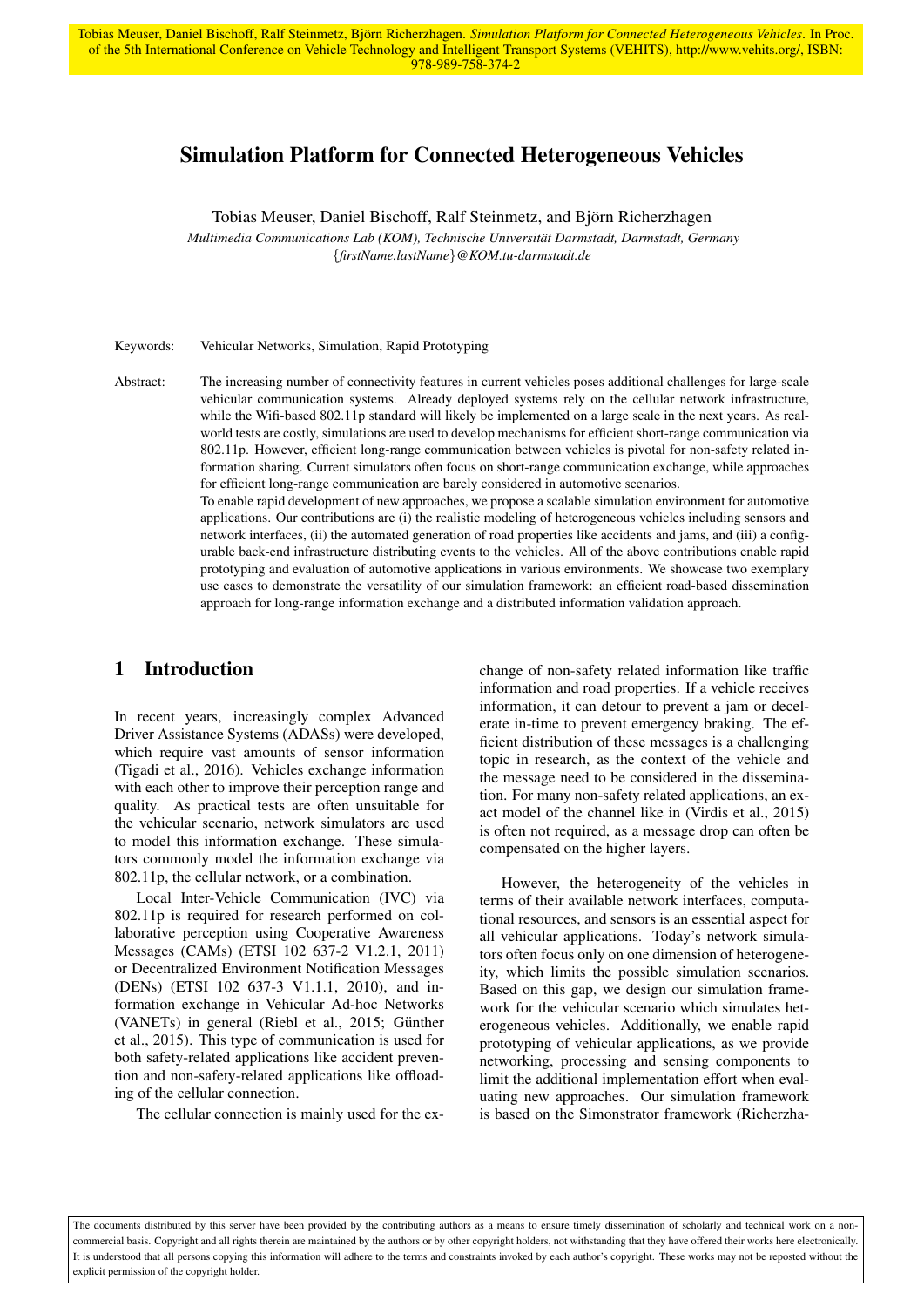gen et al., 2015) and the vehicular traffic simulator Simulation of Urban Mobility (SUMO) (Lopez et al., 2018). SUMO provides realistic movement of the vehicles, while the Simonstrator focuses on rapid prototyping of networking applications of various domains.

Our contributions for the simulation of vehicular scenarios are (i) the setup of the road network including the realistic movement of the vehicles, (ii) the generation events on the roads which can be detected by the vehicles, (iii) the configuration of each vehicle in terms of available sensors and network interfaces and (iv) the connectivity services utilized by the vehicles. For the movement of the vehicles, we couple the Simonstrator and SUMO bidirectionally using the Traffic Control Interface (TraCI) (Wegener et al., 2008), i. e., the Simonstrator can influence the vehicle movement. Based on the vehicle information gathered from SUMO, we configure each vehicle individually. This configuration includes different storage and computation capabilities, sensors, and network interfaces. Additionally, we provide different connectivity solutions, including a central back-end and a pure-forwarding based broker.

All of the above contributions enable rapid prototyping and evaluation of automotive applications under varying environmental conditions. The variety of available communication paradigms and methods in the Simonstrator like the Publish/Subscribe (Pub/Sub) paradigm (Richerzhagen et al., 2015), and different ad-hoc communication schemes and mechanisms for cellular offloading (Richerzhagen et al., 2016) further support rapid prototyping of automotive applications. Especially the Pub/Sub pattern is pivotal for the automotive scenario, as inter-vehicle communication is often information-centered (Amadeo et al., 2016).

The rest of this work structures as follows: In Section 2, we provide an overview of the existing simulators for the vehicular scenario. Next, we describe our first contribution, the modeling of the environment based on the Simonstrator in Section 3. This modeling includes the road network, the vehicles, and the generation of road events. In Section 4, we describe the different connectivity configurations we provide in our automotive simulation framework in detail. Next, we show two exemplary use cases in the vehicular scenario in Section 5. Finally, we conclude our paper in Section 6.

## 2 Related Work

Several network simulators like NS-3 (Riley and Henderson, 2010) and OMNeT++ (Varga and Hornig, 2008) aim to simulate vehicular communication. To

simulate inter-vehicle communication, these simulators model the vehicles' movement and network communication. For the vehicle movement, SUMO (Lopez et al., 2018) simulates the vehicle movement for all these simulators. For the network simulation, the above simulators differ significantly regarding available network models and vehicle modeling. NS-3 with the RACE extension (Jomrich et al., 2017) can precisely model the cellular channel including X2-handover but focuses on the pure networking aspects of the vehicular scenario. Thus, the development of new applications is complex.

In that regard, OMNeT++ is much more versatile through the high number of available extensions. The extension Veins (Sommer et al., 2011) couples OM-NeT++ with SUMO bidirectionally, such that OM-NeT++ applications can influence the movement of the vehicles. While Veins initially provided only adhoc communication between vehicles, it was later extended to support the exchange of messages via Long Term Evolution (LTE) (Hagenauer et al., 2014). To follow current trends of the automotive industry, Artery (Riebl et al., 2015) added the ITS-G5 stack to Veins, which enable the test of novel VANET applications. In this approach, the vehicle's onboard sensors are modeled in an extendable manner. However, Artery did not consider the heterogeneity of sensors regarding sensor quality. Artery was further extended by local perception sensors and the LTE communication stack (Günther et al.,  $2017$ ), which increased the possible vehicular applications further.

While all of the above approaches are suitable for their intended use cases, they lack at least one of the following properties which are essential for longrange communication in vehicular networks: the heterogeneity of the vehicles in case of the NS-3 extension or the lack of different cellular communication paradigms in case of OMNeT++. This lack increases the implementation time of vehicular applications and slows down the development of new features.

Thus, we base our automotive evaluation setup for non-safety-related applications on the event-based Simonstrator (Richerzhagen et al., 2015), which supports rapid prototyping in different scenarios. While the Simonstrator only supports a limited amount of channel models, it provides the possibility to use different communication paradigms and node sensors. Consequently, we focus more on applications and the improvement of message dissemination and filtering. To this end, we model the vehicle including vehicle sensors, network interfaces, computational resources, and different back-end communication strategies like pull-based and push-based communication.

Different back-end communication strategies are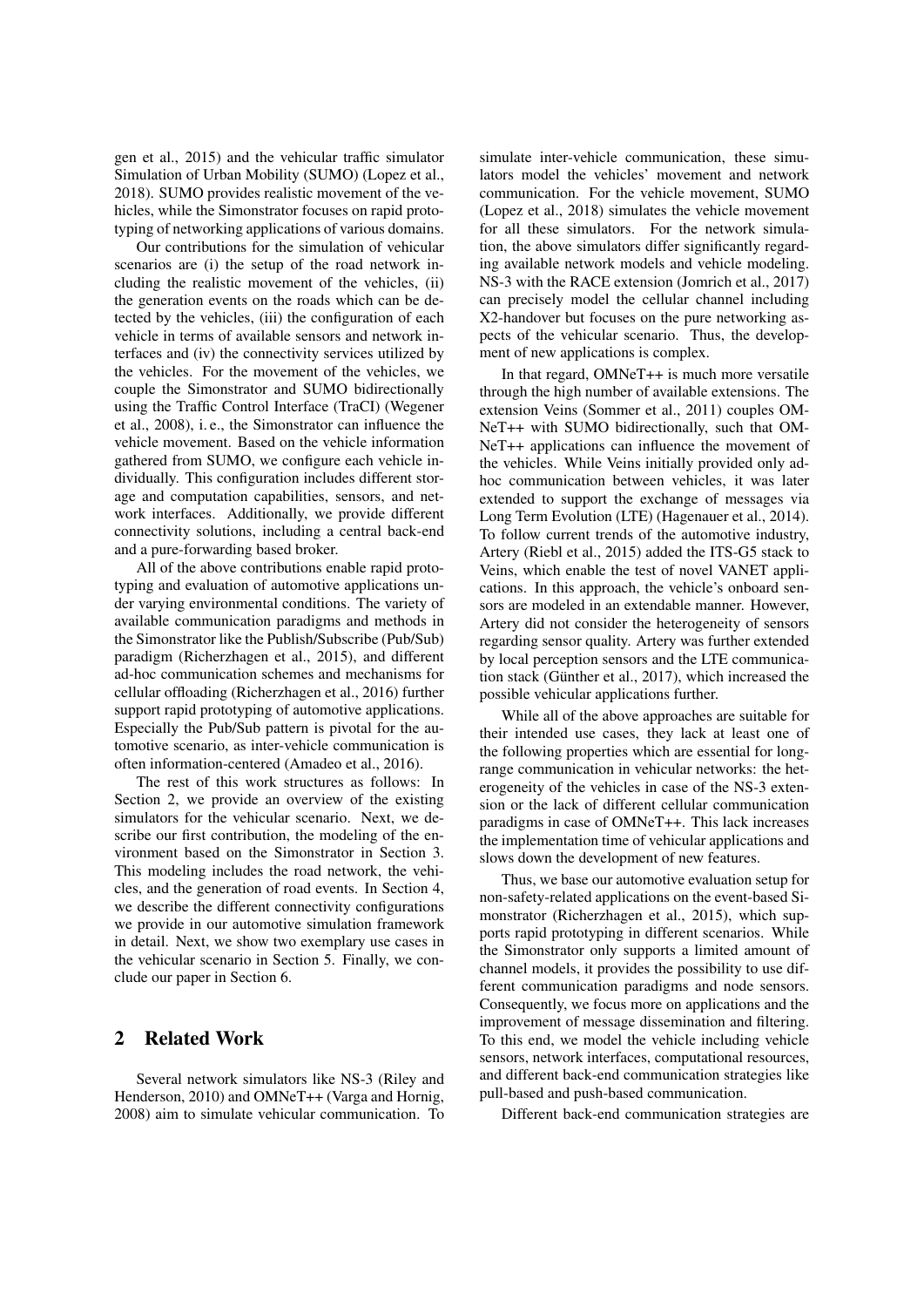

Figure 1: Overview of the required components for the modeling of vehicles.

especially valuable for the evaluation of vehicular applications. Currently, these applications rely mostly on a central server entity, which is continuously queried for new information (Turcanu et al., 2016; Rayeni et al., 2018). However, the monetary costs for server maintenance might hinder their practical applicability. These approaches might be enhanced further by utilizing highly-scalable low-resource communication paradigms like Pub/Sub (Gascon-Samson et al., 2015; Majumder et al., 2009), but due to the restrictions of the existing simulators, these approaches cannot be evaluated. Our automotive evaluation setup resolves this issue and enables the variation of different back-end communication strategies.

### 3 Environmental Modeling

Figure 1 displays the required components for a network simulator in the vehicular scenario. This scenario consists of vehicles, connectivity features, and the environment. Each vehicle is equipped with several sensors and networking capabilities. A central back-end may coordinate the message dissemination and offer additional back-end services. As the sensors measure the environment, we need to model the environment first. Section 3.1 describes the modeling of the environment including the efficient accessibility of the road network in the network simulator and the extensible generation of measurable road properties. Subsequent, Section 3.2 describes the modeling of the vehicle including the vehicle movement, available sensors, network interfaces, and storage capabilities. Using the components from these two sections, Section 4 describes the connectivity, which includes different communication paradigms, ad-hoc and cellular dissemination approaches, and offloading schemes.

### 3.1 Environment

For the vehicular scenario, information is commonly geocasted to a particular area. Geocasting often relies solely on the location of each vehicle. Thus, no infor-

mation about the road network is required. In recent years, pure location-based geocasting has proven to be inefficient, as vehicle follow predictable routes. If information about the road network is used in the dissemination process, the cellular traffic decreases drastically (Meuser et al., 2018b). To this end, the road network needs to be accessible to develop approaches that improve communication quality. We retrieve the road network from SUMO using TraCI.

The road network class is accessible from every class in the Simonstrator and manages all roads in the scenario. A road consists of a unique id, the maximum allowed speed, its length, the corresponding lanes, incoming and outgoing roads, and active properties. The incoming and outgoing roads are required to enable rapid path search. Additionally, the active properties describe the current state of the road.

#### 3.1.1 Road Property Modeling

We model a road property if it supports the driver in his driving decisions and, thus, is shared between vehicles. It provides the creation date of the property, the value of the property (if necessary), and the default value of the property, e. g., *no jam* in case of a jam property. Currently available properties are fog, bump, hazard, jam, rain, and traffic signs. However, new properties can be added easily due to the extensible design of our environment properties.

Some properties like jams influence the behavior of the vehicles directly. Thus, these properties change the representation of the road in SUMO. In that case, the road is manipulated using TraCI to set the corresponding properties like lowering the allowed road speed. If only start and destination are provided, this leads to issues in SUMO if shortest-path routing is utilized. Due to the changes of the road speed, the vehicle's route might be adjusted. However, this route change is based on global knowledge, which would not be available in real-world scenarios. Thus, only scenarios like the TAPAS Cologne scenario shall be used currently, as the routes are predefined there.

In our vehicular scenario, the location of road events has a significant influence on the system performance. As the properties are generated artificially, the generation is essential for the simulation results.

#### 3.1.2 Road Property Generation

At the start of the simulation, no road has an active property, i. e., no roads are jammed or otherwise affected. To this end, the vehicles do not need to communicate. After a configurable time, the generation of road properties starts. Once a property is created, the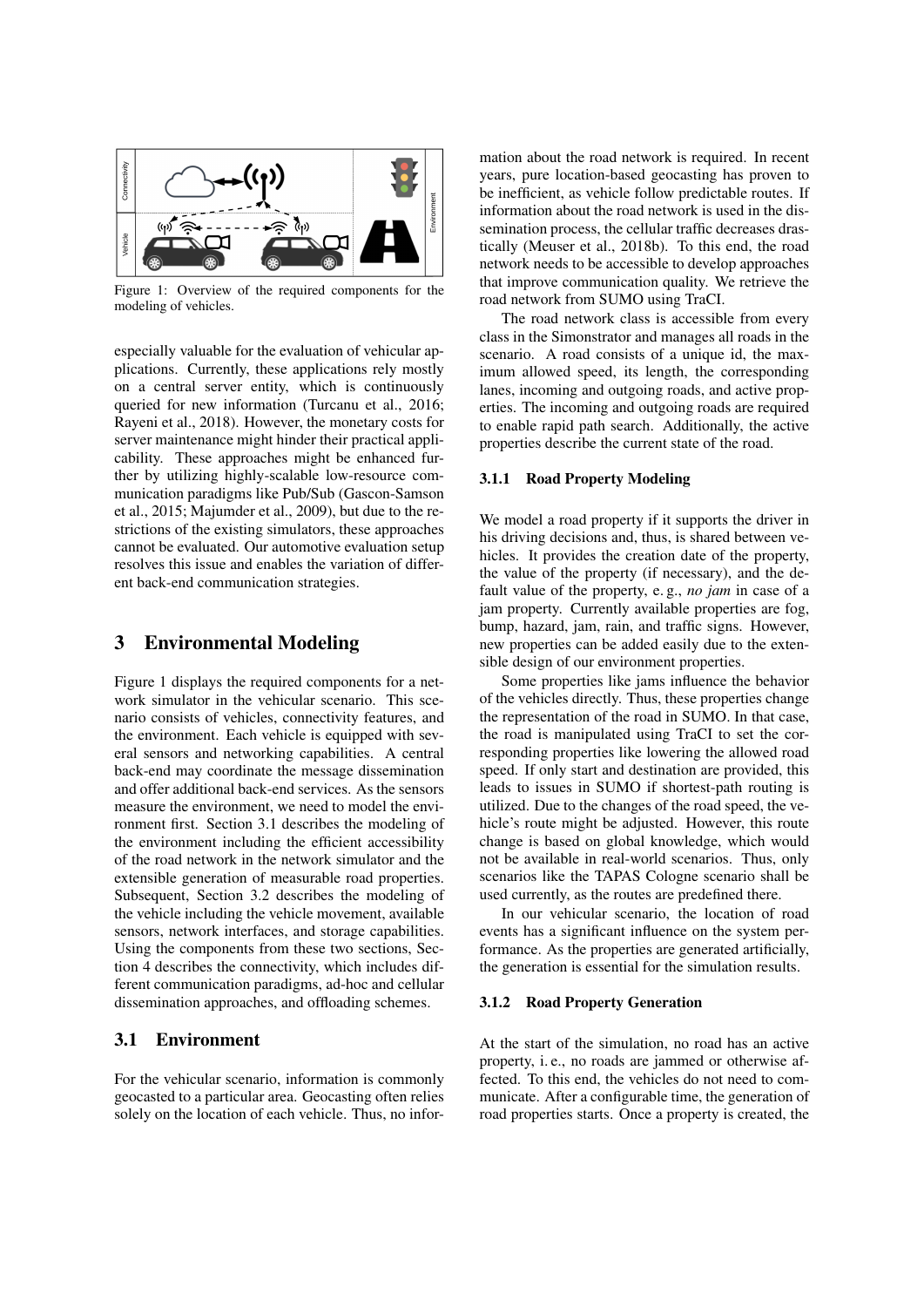

Figure 2: Connection of the Simonstrator and SUMO.

*location*, *duration*, *type*, and the *value* of this property need to be specified. As these parameters influence the simulation results, our property generator is extensible by multiple plugins. Each plugin is responsible for the generation of a particular road property. These plugins choose the *location* of the property randomly. This randomness can be configured to either induce a specified load to the network or reproduce real-world behavior based on statistical observations.

Regarding the *lifetime* of a property, we offer different possible lifetime distributions to simulate different environmental conditions. We designed three lifetime distributions for our scenario, (i) an exponential distribution, (ii) a Gaussian distribution, and (iii) a custom distribution to reflect real-world measurements. Each distribution can be configured according to the type of the property that is simulated. Once the event lifetime is reached, the property value changes.

Depending on the chosen generator and the event *type*, the behavior of the property *value* might be either continuous or discrete. An example of a continuous variable is the driving speed in a jam, while a hazard is a discrete variable with the states *hazard* and *no hazard*. For discrete variables, we use a Markov chain to determine the transitions between the states of the variable. For continuous variables, we also divide them into states of similar size, with a transition probability between the states. Between the state changes, the variable value is linearly interpolated between the two states. To simulate different types of events, we have one property generator plugin per event type. Thus, it is possible to plugin custom property generators. That way, new road properties can easily be added to our simulation.

### 3.2 Vehicle

Vehicles can only sense road properties using their equipped sensors. As the range of these sensors is limited, the movement of the vehicles impacts the measurable road properties. Thus, realistic vehicle movement is required for reliable simulation results.

#### 3.2.1 Vehicle Movement

Map-based movement is a common characteristic of vehicle movement. For map-based movement, the Simonstrator targets only human mobility (Richerzhagen et al., 2017), which does not satisfy the requirements of realistic vehicle movement. Thus, we connect the Simonstrator to the traffic simulator SUMO to achieve realistic vehicle movement. Figure 2 displays the technical implementation of the connection. The *vehicle movement* class utilizes TraCI to access the information available at SUMO. Based on this information, the *vehicle movement* moves the vehicles in the scenario. An issue regarding the connection of the Simonstrator and SUMO is the fluctuating number of active vehicles in SUMO. Due to simulator restraints, we cannot generate new hosts at runtime. To resolve this issue, we initialize a number of offline hosts which are initialized at the start of the simulation. This number depends on the scenario chosen in SUMO. Once a new vehicle spawns in SUMO, the *vehicle movement* selects one host from the set of available hosts and turns its network interfaces online. Similarly, the network interfaces are turned offline after the vehicle went inactive in SUMO. The *vehicle movement* binds the selected host to the respective vehicle in SUMO. In our simulation framework, every application can read information from SUMO and manipulate the vehicle movement in SUMO. Examples for information are the future route of the vehicle and the current vehicle speed. To dynamically exchange the scenario through different simulation runs, we mirrored the essential parts of the configuration of SUMO in the Simonstrator. As simulating the whole network might not be necessary for huge scenarios, we provide the possibility to reduce the size of the simulated area independently of SUMO. Only if a vehicle enters the described area of the scenario, it is modeled in the Simonstrator, and its network interfaces and sensors are activated.

#### 3.2.2 Sensors

For sensing the environment, we model multiple sensors for the vehicular use case. Compared to previous sensor modeling approaches like in (Günther et al., 2017), we explicitly model sensor inaccuracy in our system. This inaccuracy is important for the vehicular use case, as perfect information will not be available. Thus, every sensor has an accuracy value, which states the probability that the sensor measures the correct value. We added a configurable random deviation to the sensor quality to reflect the sensor quality difference of vehicles in real-world conditions.

In this work, we can simulate both continuous and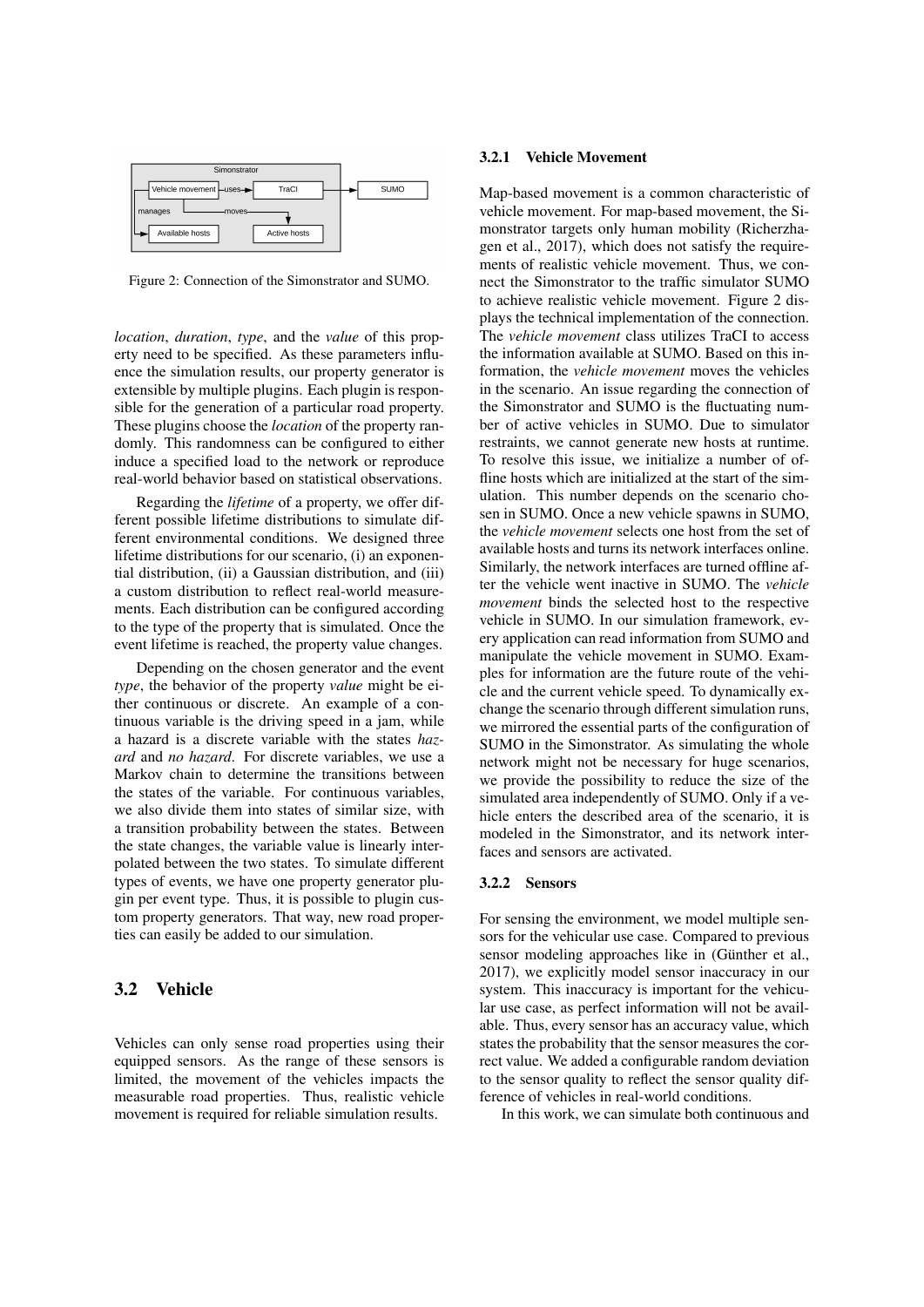discrete events. As each continuous variable can be approximated with a discrete variable, we perform most of our evaluations on discrete variables to reduce complexity. To this end, we divide the values of the variable into *n* possible states. For continuous variables, *n* should be chosen such that a required accuracy level is reached.

There are different sensor results available: (i) a single value that can be measured for both continuous and discrete variables, and (ii) a probability vector that is only available for discrete variables. This probability vector states the probability that the variable is in a particular state. The advantage of the probability vector is the provided meta-information about the inaccuracy of the sensor. This meta-information is important in the aggregation process, as the impact of low-quality sensors is reduced.

When a sensor measures the environment, it needs to determine the measured state. This state depends on the final accuracy of the sensor, i. e., the accuracy after the random deviation was added. To reflect different types of environmental variables, we modeled the sensing process using different distributions. However, for most use cases, the Gaussian distribution is considered to be most appropriate. Compared to the work of (Meuser et al., 2018c), we revised the design of the sensors, which simplifies the configuration of sensors for different use-cases. Additionally, new sensors can easily be added through our modular sensor design. Similarly, new road properties can be added easily through our extensible design. To provide a basic set of properties, we implemented sensors for fog, jam, accident, bump, and traffic signs.

Every simulated automotive application can query the current observations from the available sensors. The observations of all plugins are bundled into an *Environment* object. Depending on the application requirements, only some sensor plugins may be required. Thus, the deployed plugins can be configured either on startup or during the request.

At the simulation start, each vehicle is provided with a configurable set of sensors with configurable quality. This configurability is pivotal for vehicular networks, as the heterogeneity of the sensor network is a common topic for vehicular applications. While the heterogeneity of vehicular sensors is one important aspect, vehicles are additionally heterogeneous regarding their available computation capabilities, storage, and network resources.

### 3.2.3 Network Resources and Computational **Resources**

Vehicles have the possibility to exchange information via two network types, decentralized and central-

ized communication. In our simulation, we assume that the decentralized communication is performed Wifi-based and the centralized communication is performed based on the mobile network. While Wifibased communication is commonly used for CAMs, it can also offload the cellular connection or carry messages over large distances. However, mobile communication is often more suitable for information exchange over large distances. As both communication types are viable in the vehicular scenario, we provide the possibility to use both decentralized and centralized communication in the vehicles.

We wrapped the road properties from above into the transmittable *RoadInformation* class which contains a RoadProperty and additional attributes like expected event lifetime. The RoadProperty contains the respective road id, the measurement location, the date of the measurement, and the value of the property. With the help of this class, communication is independent of the concrete road property implementation. Dependent on the road property, often one of the two communication technologies is preferable. For jam information, LTE is preferable, as the jam information required early to potentially detour. Contrary, information about a bump can be disseminated via 802.11p, as the driver only needs to slow down. However, not all vehicles can communicate via both of these technologies. Thus, a single technology is often not sufficient for vehicular communication. To design applications solving this issue, we configure the network interfaces for each vehicle individually. Depending on the available communication technologies, the Simonstrator provides different communication patterns. These include the Pub/Sub communication paradigm (Richerzhagen et al., 2015), ad hoc dissemination mechanisms and gateway selection strategies (Richerzhagen et al., 2016). With the availability of these patterns, new applications can easily be evaluated without consideration of the underlying communication paradigm. The possibilities for communication are discussed in Section 4.

Every time vehicles exchange measurements, they either use the received measurements immediately for decision-making or store them locally. While the immediate use of measurements requires only a few resources, the storing of information requires storage capabilities of the vehicles. While the limitation of storage seems to be negligible in this scenario, the huge number of roads with possibly important information might lead to storage issues. Thus, we modeled the cache of the vehicle with different sizes and invalidation strategies. As measurements might be inconsistent, the vehicles need to validate the received information to use it in their decision-making. We en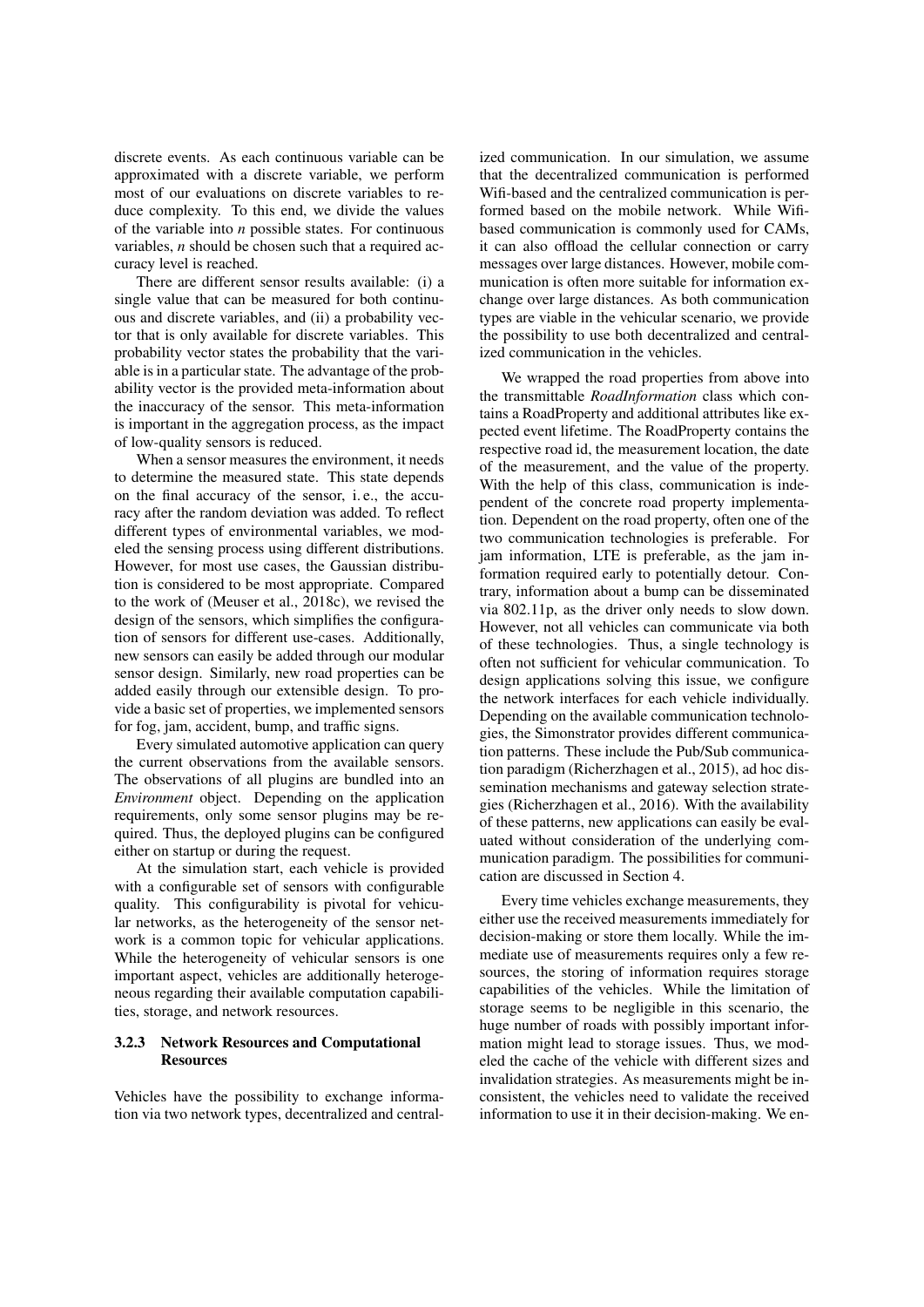capsulate the validation of information such that it is independent of the road property and uses only commonly available meta-information like location, detection date, and Time to Live (TTL). Based on this information validation, further investigation of optimal vehicular decision-making is possible.

## 4 Communication Components

Connectivity is an essential feature for future vehicular applications. While today's network simulators focus on the exact modeling of the data transmission, the overlay network is mostly ignored. An overlay network is on top of the underlay network (LTE, 802.11p) and provides different addressing schemes, e. g., content-based addressing. Especially, contentbased information dissemination matches the requirements of vehicular applications well (Amadeo et al., 2016). To this end, our goal is to provide different types of overlay networks to kick-start the development and evaluation of vehicular applications.

### 4.1 Addressing Schemes

For the inter-vehicle communication, overlay networks with different addressing schemes are available. All these schemes consider the location as a pivotal property for the dissemination process. We implement existing schemes for addressing based on the exact vehicle location, geohash<sup>1</sup>, street segments, and an information-dependent relevance score.

In the addressing based on the exact vehicle location, each vehicle receives all events in a particular area around its current location. While this addressing scheme is commonly used for Mobile Ad-hoc Networks (MANETs), it is unsuitable for vehicular networks due to the high node mobility. This forces frequent location updates and, thus, induces unnecessary load to the network. Based on this consideration, we implemented the geohash concept in the Simonstrator. The geohash differs from the addressing scheme based on exact location, as each vehicle only subscribes to the grid cell it is currently in. The size of the subscription area can be adjusted with increasing vehicle speed, which further reduces the number of location updates. However, even this addressing scheme induces a considerable overhead: Information is often not relevant in the whole grid cell, but only for a small set of roads in that cell. To alleviate for this issue, we implemented a road-based addressing scheme. In this addressing scheme, vehicles subscribe to street segments and receive the information

of these segments. The subscriptions to street segments reduce the overhead compared to the addressing based on exact location. However, the overhead is higher compared to the geohash approach, which is justified by the more efficient distribution of payload messages. For road-based addressing, each application must specify the set of roads, for which the information is relevant. In addition to this, we provide a relevance-aware addressing scheme which disseminates measurements depending on the context of both the measurement and the vehicle. The relevanceaware addressing scheme simplifies the configuration of the dissemination strategy drastically, as the application only needs to specify a threshold for the relevance between 0 and 1. The availability of these addressing schemes decreases the development time of new vehicular applications and the evaluation time of new addressing schemes drastically. Moreover, these strategies are applicable to every communication strategy, which are presented in the following.

### 4.2 Communication Strategies

There are two communication strategies, pull-based communication, and push-based communication. Both communication strategies are suitable for local and cellular communication and have their specific challenges and advantages. Pull-based communication relies on periodic pulling of information, which induces additional network load for the requests and, thus, reduces the available bandwidth for payload messages. Push-based communication omits these requests, but might share information that is not required by the receiver.

The normally used strategy differs for the underlying communication technology. Local communication via 802.11p is commonly push-based, as the currently available messages like CAM and Decentralized Environment Notification (DEN) are sent periodically or event-based. Thus, pull-based communication would increase bandwidth usage without benefiting the network performance. Cellular communication is often performed pull-based, as current vehicular applications require only a few data, which leads to few pull requests. A central server manages all available information and distributes them to the vehicles. Future vehicular applications will require an increasing amount of information. Thus, the load on this central server and the cellular network will increase. Push-based communication generally decreases the load on the server, as less server storage and computational power is required. This load decrease is due to the local processing of information in the vehicles. Additionally, no requests like in pull-based communi-

<sup>1</sup>http://geohash.org/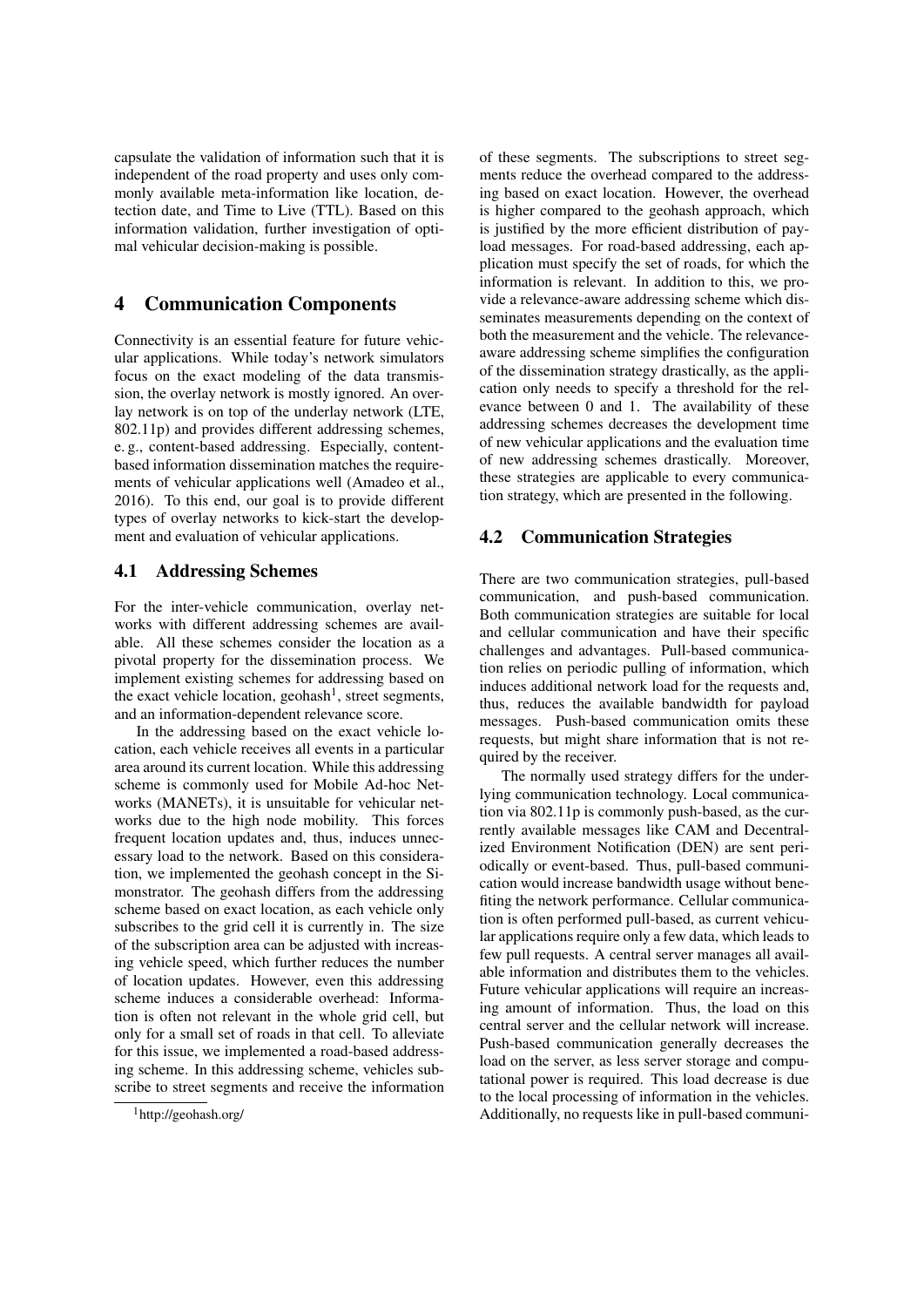cation are required, which might decrease the overall consumed bandwidth. To model both current and future communication scenarios, we implemented both communication strategies, including strategies combining push-based and pull-based communication. To further reduce the load on the cellular network and compensate for dead spots, we implement strategies for offloading the cellular connection based on Wifi. The required server configuration is described in the following section.

### 4.3 Backend Configuration

The required amount of server resources depends on the used communication strategy. While pullbased communication generally requires computational power and storage, push-based communication only requires information about the vehicle's positions. Thus, the required server resources for pushbased communication are generally lower compared to pull-based communication, as vehicles manage and aggregate provided information.

For pull-based communication, the server often aggregates information centrally and distributes the aggregates to the vehicles. However, relying only on a central server limits the scalability and contradicts the edge computing trend for mobile networks. If the server resources are not sufficient or the server costs should be minimal, push-based communication is generally preferable. A push-based server without storage provides information of lower quality to the vehicles, which the vehicles aggregate locally using their computational resources. Additionally, a hybrid strategy is available, in which information is distributed pull-based or push-based dependent on different information properties. As the performance of these approaches depend on the available server resources, we provide the possibility to configure the server regarding available storage.

### 5 Exemplary Use Cases

In this section, we provide an overview of our previous work, which used our simulation platform (Meuser et al., 2018b; Meuser et al., 2018a). Due to space constraints, the reader is referred to the respective papers for an in-depth description of the evaluation results. The difference in application scenarios shows the versatility of our simulation framework which is freely available<sup>2</sup>. To support the evaluation of developed approaches, we designed different metrics assessing the behavior of developed approaches



tion dissemination range for a threshold of 1% in (Meuser et al., 2018b).

ing for the information validation approaches in (Meuser et al., 2018a).

Figure 3: Additional insights to our approaches of our previous work.

from different perspectives. Examples of available metrics are the quality of information at the vehicles, the produced network traffic, and the computational effort of the approaches.

In (Meuser et al., 2018b), we evaluated our approach with a focus on information validation for vehicular applications. Thus, we used vehicles with a default communication interface to speed the development process of their information validation approach and focused on information quality metrics. Figure 3(b) shows the computational overhead of the different approaches, which can be useful to evaluate the practical applicability of the developed information validation approaches.

In (Meuser et al., 2018a), we focused on a dissemination strategy, which aims to distribute information efficiently while preserving communication quality. Thus, we used the available information validation modules to concentrate on the networking aspect of the investigated problem and used network traffic metrics. Figure 3(a) displays the communication range of one specific message. This visualization can be very useful to analyze the impact of different environmental conditions on the dissemination and support the development of new dissemination approaches.

# 6 Conclusion

In this work, we present a platform for the rapid development and evaluation of automotive networking applications. Compared to existing simulators, our platform focuses on the heterogeneity of the vehicles under varying environmental conditions. For the vehicles, this includes different sensors, storage capabilities, and networking components. For the environment, we simulate different types of measurable

<sup>2</sup>dev.kom.e-technik.tu-darmstadt.de/simonstrator/